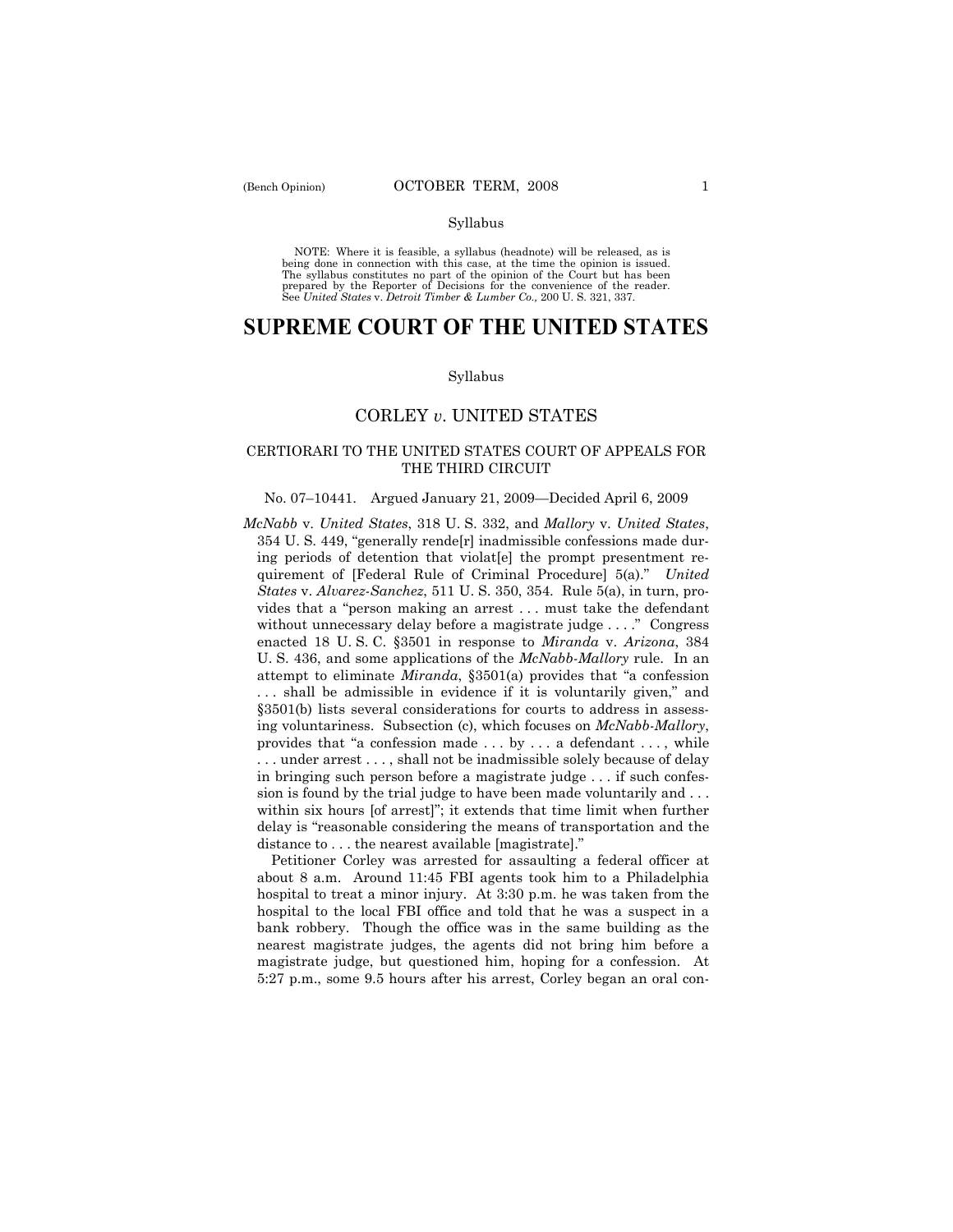fession that he robbed the bank. He asked for a break at 6:30 and was held overnight. The interrogation resumed the next morning, ending with his signed written confession. He was finally presented to a Magistrate Judge at 1:30 p.m., 29.5 hours after his arrest, and charged with armed bank robbery and related charges. The District Court denied his motion to suppress his confessions under Rule 5(a) and *McNabb-Mallory.* It reasoned that the oral confession occurred within §3501(c)'s six-hour window because the time of Corley's medical treatment should be excluded from the delay. It also found the written confession admissible, explaining there was no unreasonable delay under Rule 5(a) because Corley had requested the break. He was convicted of conspiracy and bank robbery. The Third Circuit affirmed. Relying on Circuit precedent to the effect that §3501 abrogated *McNabb-Mallory* and replaced it with a pure voluntariness test, it concluded that if a district court found a confession voluntary after considering the points listed in §3501(b), it would be admissible, even if the presentment delay was unreasonable.

*Held:* Section 3501 modified *McNabb-Mallory* but did not supplant it. Pp. 8–18.

 (a) The Government claims that because §3501(a) makes a confession "admissible" "if it is voluntarily given," it entirely eliminates *McNabb-Mallory* with its bar to admitting even a voluntary confession if given during an unreasonable presentment delay. Corley argues that §3501(a) was only meant to overrule *Miranda,* and notes that only §3501(c) touches on *McNabb-Mallory,* making the rule inapplicable to confessions given within six hours of an arrest. He has the better argument. Pp. 8–16.

 (1) The Government's reading renders §3501(c) nonsensical and superfluous. If subsection (a) really meant that any voluntary confession was admissible, then subsection (c) would add nothing; if a confession was "made voluntarily" it would be admissible, period, and never "inadmissible solely because of delay," even a delay beyond six hours. The Government's reading is thus at odds with the basic interpretive canon that " '[a] statute should be construed [to give effect] to all its provisions, so that no part will be inoperative or superfluous, void or insignificant.'" *Hibbs* v. *Winn*, 542 U.S. 88, 101. The Government claims that in providing that a confession "shall not be admissible," Congress meant that a confession "shall not be [involuntary]." Thus read, (c) would specify a bright-line rule applying (a) to cases of delay: it would tell courts that delay alone does not make a confession involuntary unless the delay exceeds six hours. But " 'Congress did not write the statute that way.' " *Russello* v. *United States*, 464 U. S. 16, 23. The terms "inadmissible" and "involuntary" are not synonymous. Congress used both in (c), and this Court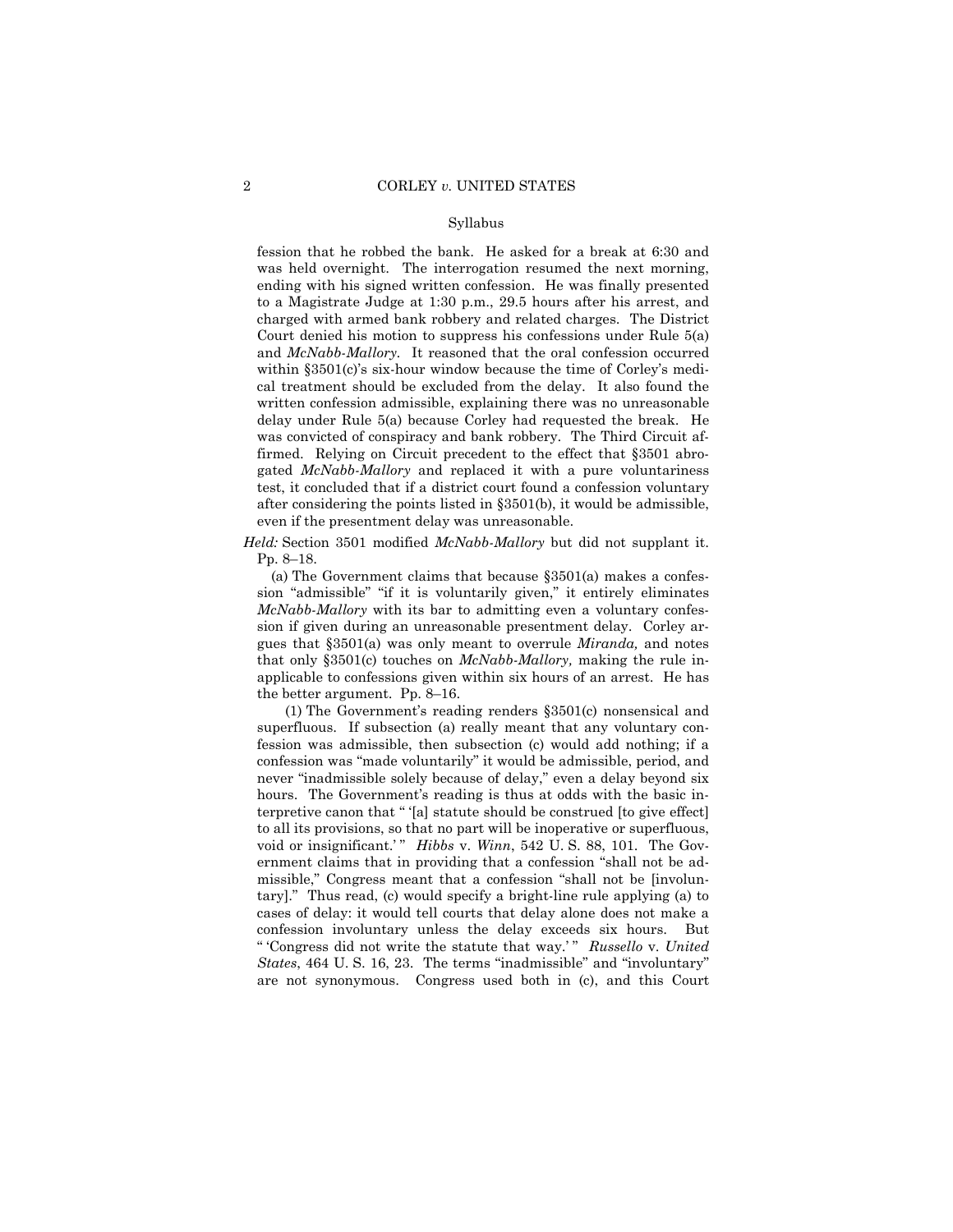"would not presume to ascribe this difference to a simple mistake in draftsmanship." *Ibid.* There is also every reason to believe that Congress used the distinct terms deliberately, specifying two criteria that must be satisfied to prevent a confession from being "inadmissible solely because of delay": the confession must be "[1] made voluntarily and . . . [2] within six hours [of arrest]." Moreover, under the *McNabb-Mallory* rule, "inadmissible" and "involuntary" mean different things. Corley's position, in contrast, gives effect to both (c) and (a), by reading (a) as overruling *Miranda* and (c) as qualifying *McNabb-Mallory*. The Government's counterargument—that Corley's reading would also create a conflict, since (a) makes all voluntary confessions admissible while (c) would leave some voluntary confessions inadmissible—falls short. First, (a) is a broad directive while (c) aims only at *McNabb-Mallory*, and "a more specific statute [is] given precedence over a more general one." *Busic* v. *United States*, 446 U. S. 398, 406. Second, reading (a) to create a conflict with (c) not only would make (c) superfluous, but would also create conflicts with so many other Rules of Evidence that the subsection cannot possibly be given its literal scope. Pp. 8–12.

 (2) The legislative history strongly favors Corley's reading. The Government points to nothing in this history supporting its contrary view. Pp. 13–15.

 (3) The Government's position would leave the Rule 5 presentment requirement without teeth, for if there is no *McNabb-Mallory* there is no apparent remedy for a presentment delay. The prompt presentment requirement is not just an administrative nicety. It dates back to the common law. Under Rule 5, presentment is the point at which the judge must take several key steps to foreclose Government overreaching: *e.g.,* informing the defendant of the charges against him and giving the defendant a chance to consult with counsel. Without *McNabb-Mallory*, federal agents would be free to question suspects for extended periods before bringing them out in the open, even though "custodial police interrogation, by its very nature, isolates and pressures the individual," *Dickerson* v. *United States*, 530 U. S. 428, 435, inducing people to confess to crimes they never committed. Pp. 15–16.

 (b) There is no merit to the Government's fallback claim that even if §3501 preserved a limited version of *McNabb-Mallory*, Congress cut it out by enacting Federal Rule of Evidence 402, which provides that "[a]ll relevant evidence is admissible, except as otherwise provided by the Constitution of the United States, by Act of Congress, by these rules, or by other rules prescribed by the Supreme Court . . . ." The Advisory Committee's Notes expressly identified *McNabb-Mallory* as a statutorily authorized rule that would survive Rule 402, and the